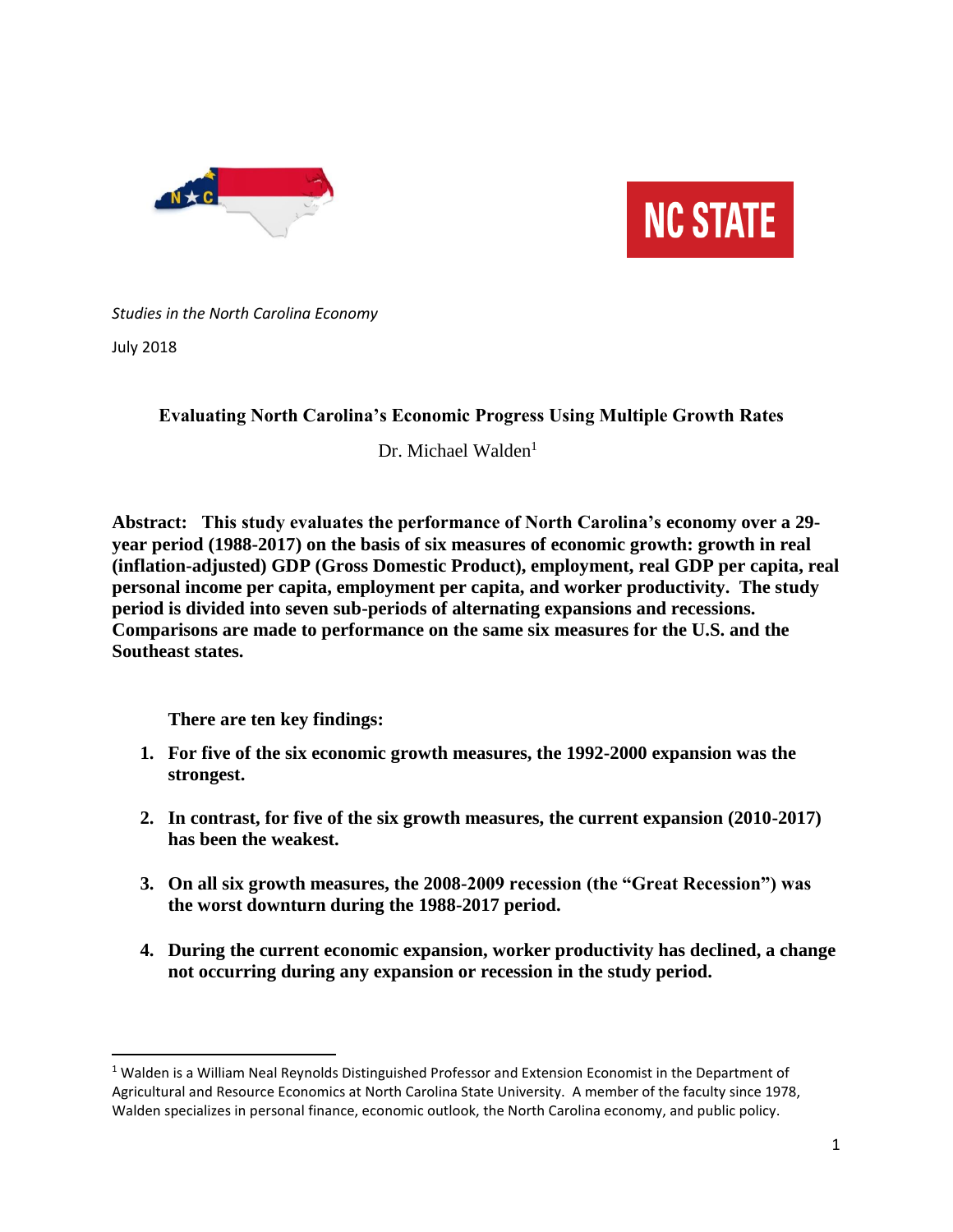- **5. A possible reason for the recent decline in worker productivity is relatively larger employment gains in the state in economic sectors with low worker productivity.**
- **6. Compared to the nation and the Southeast, North Carolina has performed best on real Gross Domestic Product growth and employment growth.**
- **7. Relative to the nation, North Carolina has more of a "boom or bust" pattern in employment growth, by adding relatively more jobs during economic expansions and losing relatively more jobs during recessions.**
- **8. Compared to the nation and Southeast, North Carolina has tended to add jobs faster than the state has added jobs per capita. This indicates population is growing faster than employment.**
- **9. During the current economic expansion (2010-2017), North Carolina has underperformed the nation and the Southeast on five of the six growth measures, with the exception being employment growth**
- **10. However, all six growth measures improved in North Carolina relative to the nation and the Southeast during the 2014-2017 period, when major structural changes were made to the state's tax code.**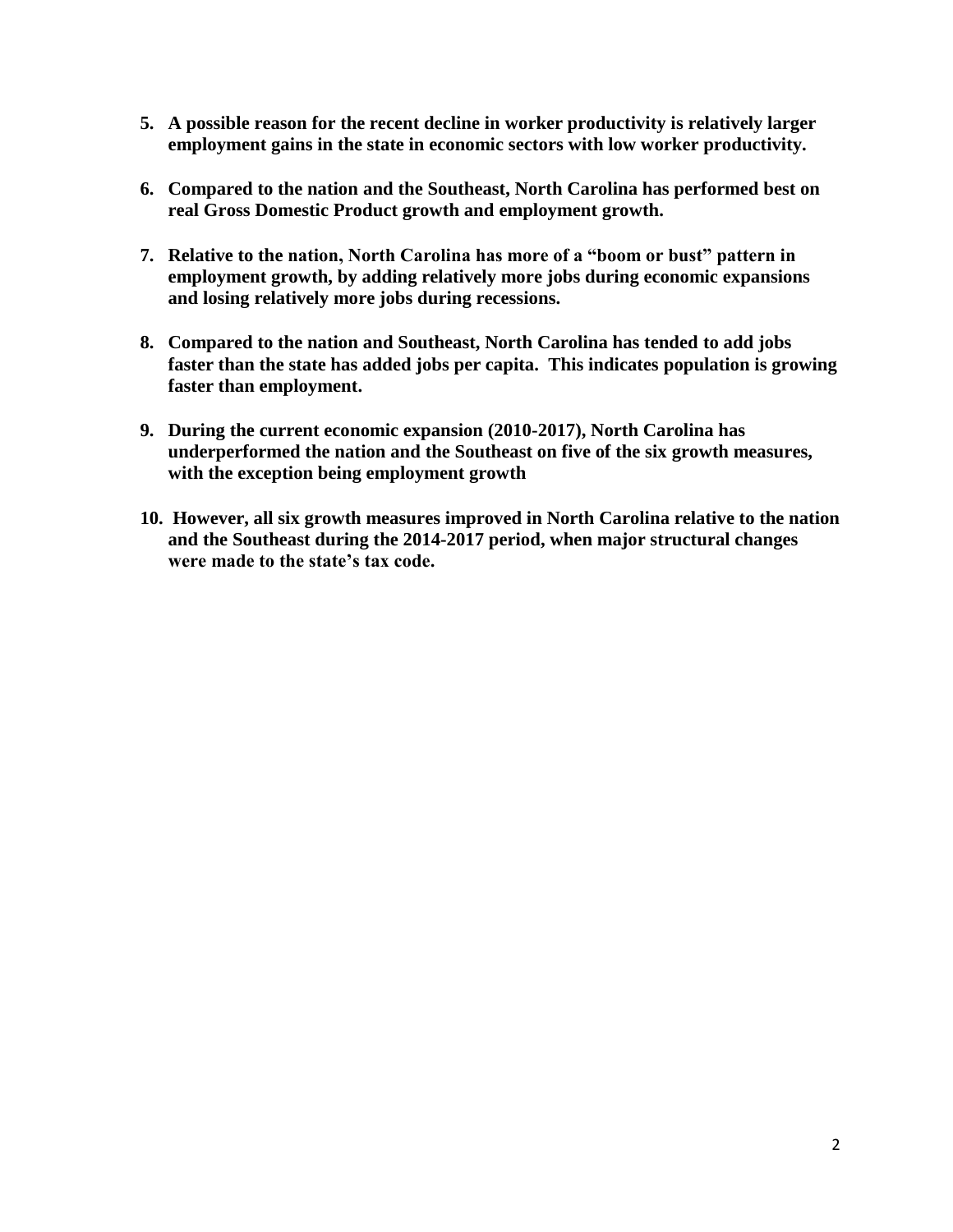### **Introduction**

How fast a state's economy expands is a key determinant of its prosperity. Faster growing economies often generate more jobs, greater entrepreneurial ventures, and enhanced chances for individuals to move up the income ladder. In short, faster economic growth means more economic opportunities, which creates both excitement and optimism. In contrast, in slower growing economies – and especially contracting economies – the opportunities for jobs, business creation, and income mobility are all reduced. In this kind of economic situation, it's easy for pessimism and despair to prevail, and in the political arena for sharp conflicts to occur over use of shrinking public resources.

But a big question is – what is the best measure of economic growth in a state? Is it growth based on production, income, jobs, or some other measure? Or, does it matter? Do the various measures of economic growth all tell the same story?

These questions are addressed in this report for one state – North Carolina – with comparative measures to the nation and to the Southeast.<sup>2</sup> The paper examines several alternative measures of economic growth in the state over the past three decades. The measures are analyzed and compared for what they say about the development of the North Carolina economy in the late 20<sup>th</sup> and early 21<sup>st</sup> centuries.

## **Measures of Economic Growth**

 $\overline{\phantom{a}}$ 

This paper studies six alternative measures of economic growth: the growth rates in real gross domestic product, employment, real gross domestic product per capita, real personal income per capita, employment per capita, and worker productivity. Following are definitions for each of the measures:

*Real gross domestic product*: Gross domestic product, or GDP, is the monetary value of all products and services generated in a state using inputs in that state – importantly labor, machinery, and technology. The "real" term means the monetary values in different years have been adjusted for inflation. Real GDP is therefore a measure of state output. It is the state counterpart to national GDP at the country level. The data are from the U.S. Bureau of Economic Analysis (BEA).

*Employment*: Also from the BEA, employment includes both full-time and part-time positions.

*Real gross domestic product per capita*: This is real GDP divided by the population of the state. It accounts for the likelihood that states with larger populations will have larger GDPs. Hence, GDP per capita, or per person, allows a comparison of the amount of economic output in the state over time after adjusting for changes in state population, and allows a similar comparison between states at a point in time.

*Real personal income per capita*: Personal income is income to individuals in the state from all sources minus contributions for government social insurance (mainly Social Security and

<sup>&</sup>lt;sup>2</sup> The U.S. Bureau of Economic Analysis' definition of the Southeast is used in this report. The BEA Southeast includes Alabama, Arkansas, Florida, Georgia, Kentucky, Louisiana, Mississippi, North Carolina, South Carolina, Tennessee, West Virginia, and Virginia.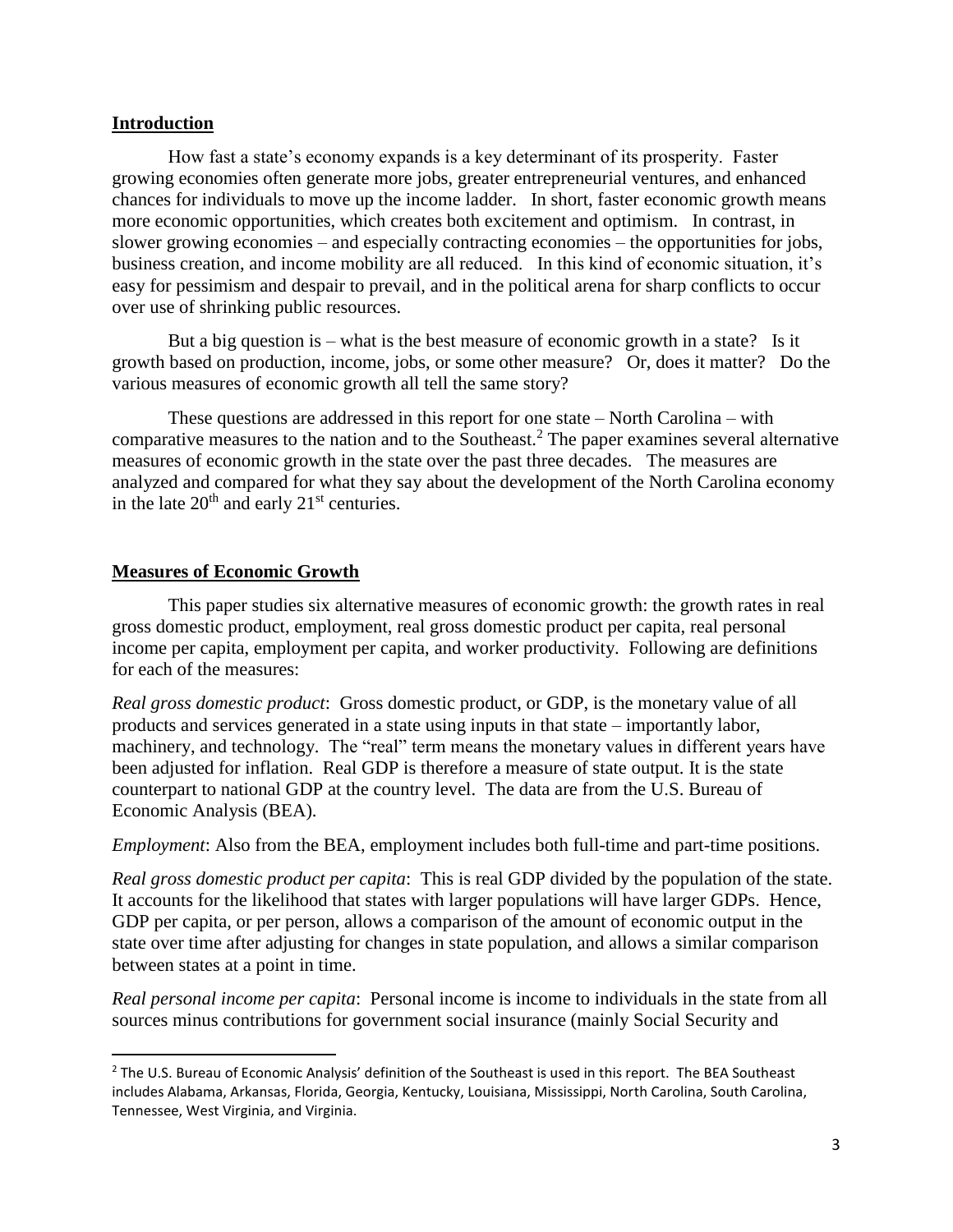Medicare). The total is divided by population, with the annual amounts adjusted for inflation to make them comparable in terms of purchasing power. The measure can be considered an approximation of average annual income per person.

*Employment per capita*: This is total employment divided by total population. Similar to GDP, states with larger populations will usually have more employment. So just like real GDP per capita, employment per capita allows employment to be compared across a single state over time as the state population changes and across different states at a point in time with different populations.

*Worker productivity*: Productivity measures how much output a worker is responsible for producing in a given period of time. In this report it is measured by real GDP divided by the number of workers; thus, it is a measure of annual productivity. Productivity is important for several reasons. States with higher productivity rates are considered more efficient and therefore more attractive for business investors. More productive workers are more valuable to companies, so there should be a positive relationship between worker productivity and worker pay. Last, improvement in worker productivity over time can often be linked to improvement in worker education and training.

## **Trends in the Economic Growth Measures for North Carolina over Time**

In this section the performance of the alternative economic growth measures for North Carolina are compared for the 29-year period from 1988 to 2017. In the next section the North Carolina measures are compared to their counterparts for the nation and the Southeast. The beginning year of the comparisons is 1988 as this is the earliest year for the availability of the real GDP and real GDP per capita measures. To accommodate likely changes in economic growth rates during economic expansions and economic recessions, the business cycles during the 1988 to 2017 period are divided into expansions and recessions as measured by the National Bureau of Economic Research.<sup>3</sup>

The results are shown in Table 1. Comparing the expansionary periods (1988-1990, 1992-2000, 2002-2007, and 2010-2017) for each of the alternative growth rates, North Carolina's economic growth rates peaked in the 1992-2000 period have declined since then for all but one of the measures – employment per capita - which was highest in the 1988-1990 period. Growth rates in the current expansion  $(2010 - 2017)$  have been particularly modest, with the average real GDP growth rate being 30% of its average during 1992-2000, the average employment growth rate being less than 60% of the comparable rate during 1992-2000, and the average real GDP per capita growth rate being only 15% of the comparable rate during 1992- 2000.

l

<sup>3</sup> National Bureau of Economic Research, *US Business Cycle Expansions and Contractions.* Available on-line at http://www.nber.org/cycles.html.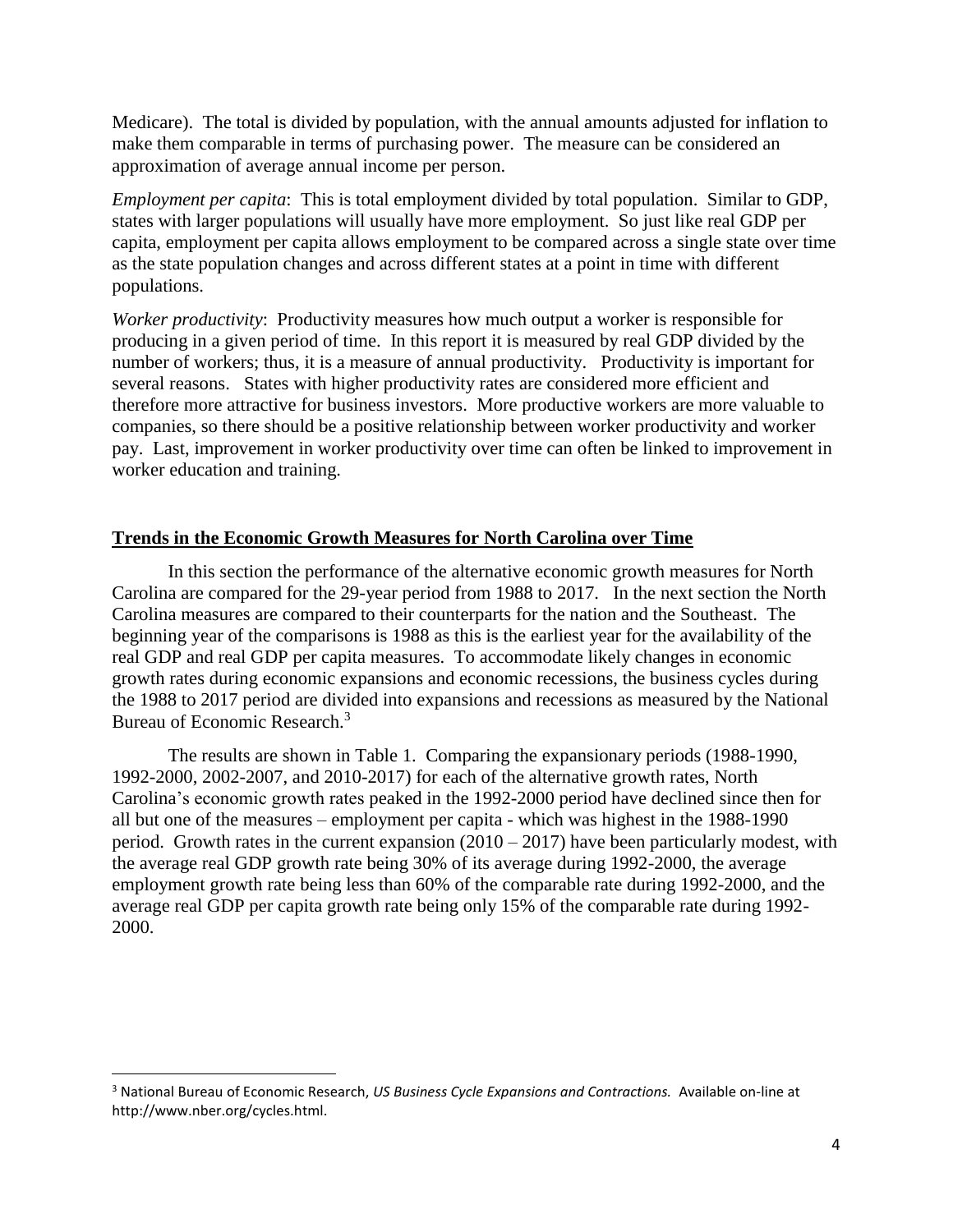## **Table 1. Alternative North Carolina Economic Growth Rates for Expansions and Recessions from 1988 to 2017 (annual averages).**

| Column $#$ | (1) | (2)      | (3)       | (4)                                                    | (5)      | (6)         | (7)      |
|------------|-----|----------|-----------|--------------------------------------------------------|----------|-------------|----------|
| Period     |     |          |           | Cycle Type Real GDP Employment Real GDP pc Real Inc pc |          | Emp pc Prod |          |
| 1988-1990  | Exp | 3.25%    | 2.63%     | 1.89%                                                  | 2.52%    | 1.28%       | 0.62%    |
| 1991       | Rec | 0.15%    | $-0.94\%$ | $-1.62%$                                               | $-0.63%$ | $-2.70%$    | 1.09%    |
| 1992-2000  | Exp | 4.96%    | 2.65%     | 2.93%                                                  | 2.84%    | 0.68%       | 2.31%    |
| 2001       | Rec | 2.06%    | $-0.75%$  | 0.46%                                                  | $-0.51%$ | $-2.30\%$   | 2.81%    |
| 2002-2007  | Exp | 2.97%    | 1.93%     | 1.18%                                                  | 2.11%    | 0.15%       | 1.04%    |
| 2008-2009  | Rec | $-0.74%$ | $-1.92%$  | $-2.50%$                                               | $-1.63%$ | $-3.66\%$   | 1.18%    |
| 2010-2017  | Exp | 1.50%    | 1.55%     | 0.44%                                                  | 0.92%    | 0.50%       | $-0.05%$ |

Exp = expansion; Rec = recession; pc = per capita; Inc = personal income; Emp = employment; Prod = worker productivity

The trend in worker productivity during recent expansions is worrisome. Worker productivity more than tripled from the 1988-1990 expansion to the 1992-2000 expansion, but it was cut by more than half from the 1992-2000 expansion to the 2002-2007 expansion, and in the current expansion (2010-2017) average annual worker productivity actually declined. Since growth in both wages and the standard of living are linked to productivity growth, the recent decline in worker productivity raises questions about the ability of workers to "move ahead" in the economy.

Economic growth measured by real GDP can be decomposed into two parts – that due to employment growth and that due to worker productivity growth. Indeed, notice that the real GDP rate (column 2) is the sum of the Employment growth rate (column 3) and the Worker Productivity growth rate (column 7). It is instructive to see the relative contributions of employment growth and worker productivity growth to real GDP growth in each of the expansions. These relative contributions are given in Table 2.

## **Table 2. Relative Contribution of Employment Growth and Worker Productivity Growth to Real GDP Growth during Economic Expansions in North Carolina.**

| Expansion | <b>Employment Growth</b> | <b>Worker Productivity Growth</b> |
|-----------|--------------------------|-----------------------------------|
| 1988-1990 | 81%                      | 19%                               |
| 1992-2000 | 53%                      | 47%                               |
| 2002-2007 | 65%                      | 35%                               |
| 2010-2017 | 103%                     | $-3%$                             |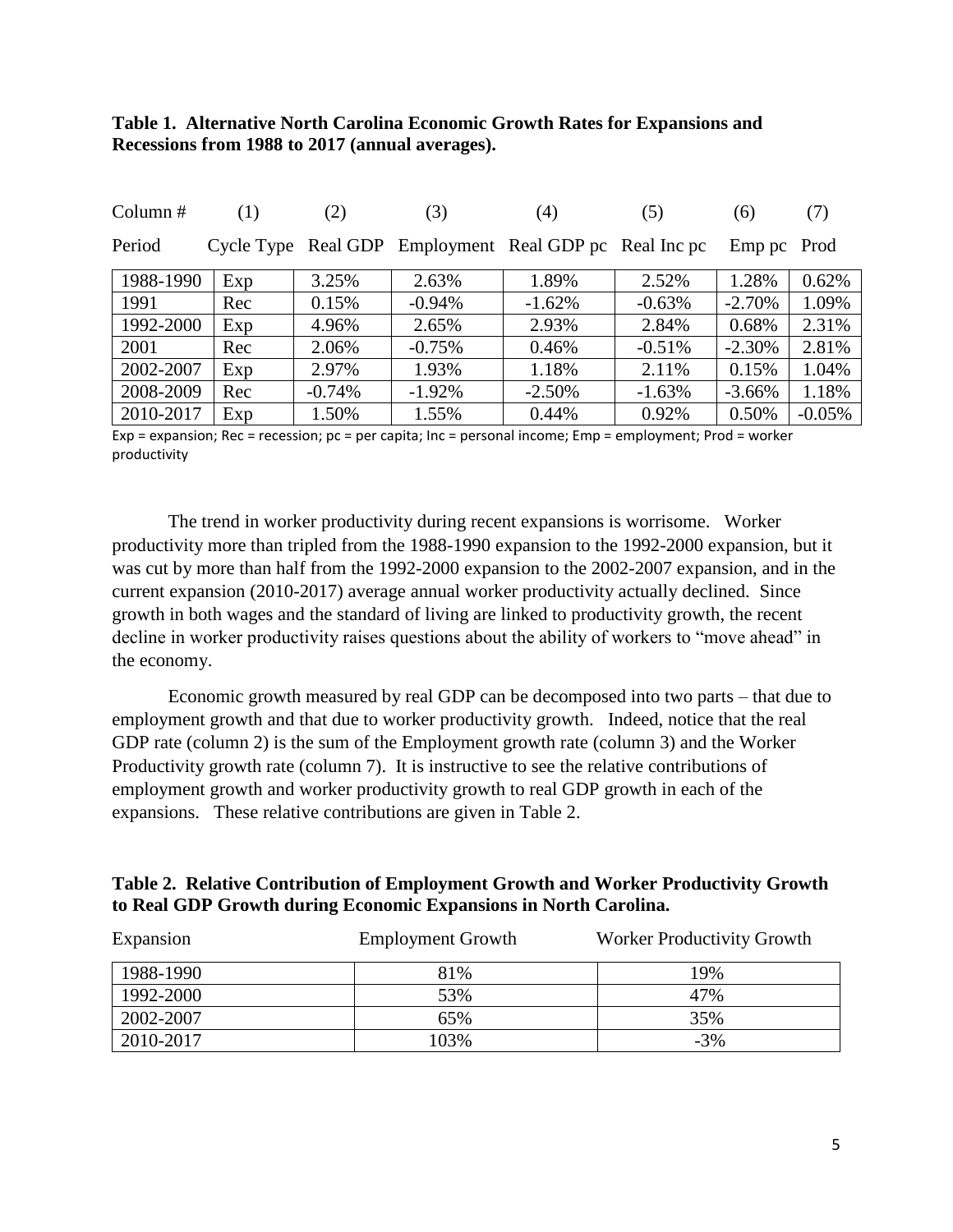After the drop in the contribution of employment growth from 1988-1990 to 1992-2000, employment growth's contribution rose over the next two expansions. Again, the obvious concern is the negative contribution of worker productivity growth in the current expansion.

There were three recessions during the time period – 1991, 2001, and 2008-2009. The 2001 recession was milder than the 1991 recession, but clearly the 2008-2009 recession was the most severe on all measures. Real GDP fell in the 2008-2009 recession, while rising modestly during the 1991 and 2001 recessions (in part because the 1991 and 2001 recessions comprised only parts of those years). Employment dropped more than twice as much in the 2008-2009 recession compared to both the 1991 and 2001 recessions. Real GDP per capita, real personal income per capita, and employment per capita each retreated substantially more during the 2008- 2009 recession than during the previous two downturns.

It is not unusual for worker productivity to increase during recessions compared to its level during the previous expansion.<sup>4</sup> This happens if output (GDP) falls less than employment during the recession. This pattern of an increase in worker productivity in a recession occurred for each of the three recessions in North Carolina during the time period studied. Worker productivity rose from an average annual rate of 0.62% during the 1988-1990 expansion to 1.09% in the 1991 recession; worker productivity increased from an average annual rate of 2.31% during the 1992-2000 expansion to 2.81% in the 2001 recession; and worker productivity jumped from an average annual rate of 1.04% in the 2002-2007 expansion to 1.18% in the 2007- 2009 recession.

#### **North Carolina Economic Growth Compared to the U.S. and the Southeast**

In this section North Carolina economic growth measures are compared to the comparable economic growth measures for the U.S. and the Southeast. There are three tables for the two comparisons. Table 3 repeats the North Carolina growth rates, Table 4 gives the comparable U.S. growth rates, and Table 5 has the numerical differences between the North Carolina and U.S. growth rates. For each comparison in Table 5, positive differences (meaning the North Carolina rate is higher than the corresponding U.S. rate) are given in black, whereas negative differences (indicating a North Carolina rate is lower than the corresponding U.S. rate) are presented in bold **red**. Similarly, Table 6 repeats the North Carolina growth rates, Table 7 has the comparable Southeast growth rates, and Table 8 presents the numerical differences between the North Carolina and Southeast growth rates.

Comparing the percentage point differences in growth rates for North Carolina and the U.S. in Table 5, North Carolina looks good on Real GDP, with the state exceeding the nation in each time period except the most recent. For employment, North Carolina beats the nation in each of the four expansion periods – including the current one – but underperforms the nation during recessionary periods. This pattern confirms the greater "boom and bust" performance of North Carolina employment growth compared to the nation.

 $\overline{\phantom{a}}$ 

<sup>4</sup> Research supports the idea that worker productivity rises during recessions because work effort increases (Edward Lazear, Kathryn Shaw, and Christopher Stanton, "Making Do with Less: Working Harder during Recessions," Working Paper 19328, Boston: National Bureau of Economic Research, August 2013.)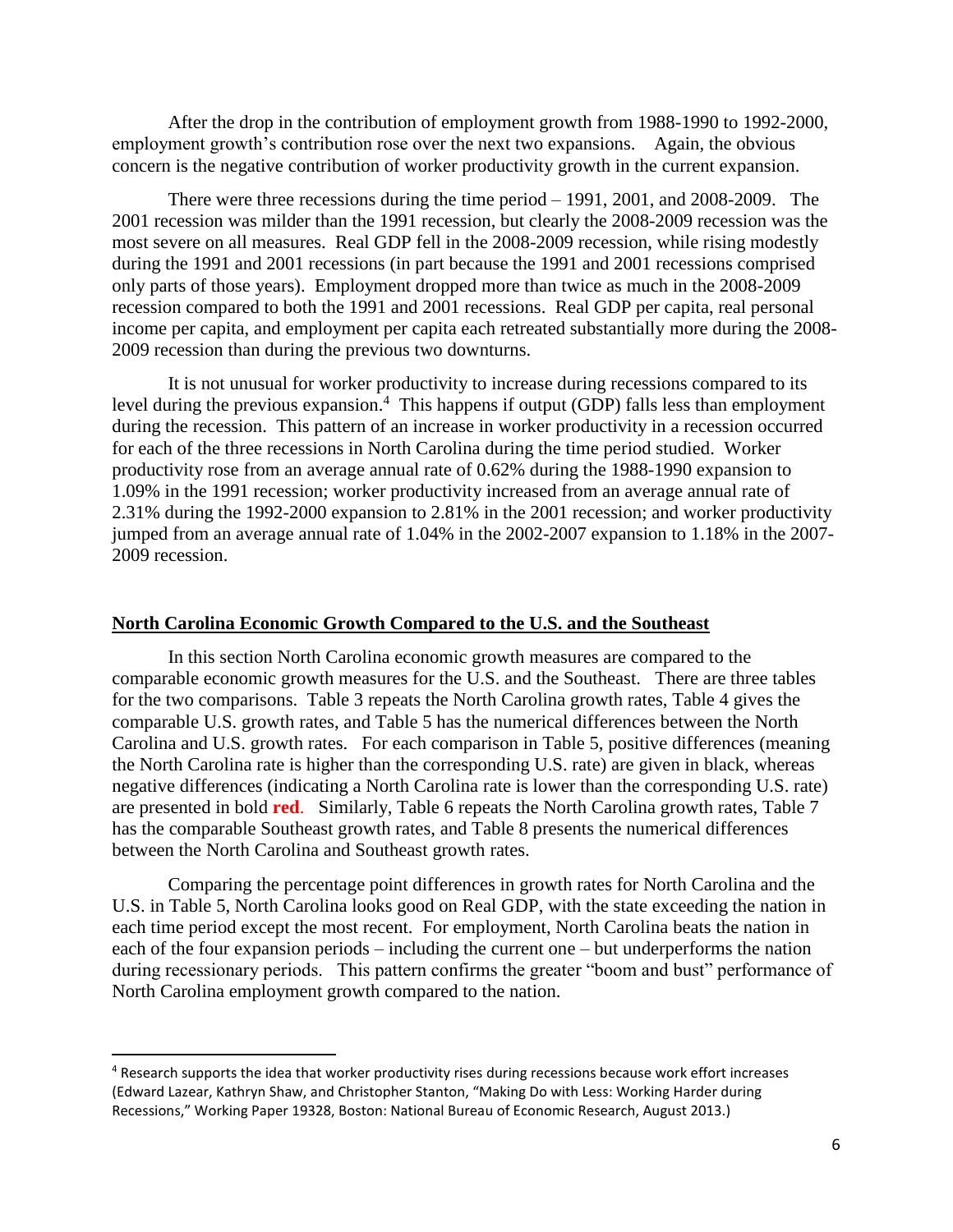| Column $#$ | (1) | (2)      | (3)      | (4)                                                    | (5)      | (6)         | (7)       |
|------------|-----|----------|----------|--------------------------------------------------------|----------|-------------|-----------|
| Period     |     |          |          | Cycle Type Real GDP Employment Real GDP pc Real Inc pc |          | Emp pc Prod |           |
| 1988-1990  | Exp | 3.25%    | 2.63%    | 1.89%                                                  | 2.52%    | 1.28%       | 0.62%     |
| 1991       | Rec | 0.15%    | $-0.94%$ | $-1.62%$                                               | $-0.63%$ | $-2.70%$    | 1.09%     |
| 1992-2000  | Exp | 4.96%    | 2.65%    | 2.93%                                                  | 2.84%    | 0.68%       | 2.31%     |
| 2001       | Rec | 2.06%    | $-0.75%$ | 0.46%                                                  | $-0.51%$ | $-2.30%$    | 2.81%     |
| 2002-2007  | Exp | 2.97%    | 1.93%    | 1.18%                                                  | 2.11%    | 0.15%       | 1.04%     |
| 2008-2009  | Rec | $-0.74%$ | $-1.92%$ | $-2.50%$                                               | $-1.63%$ | $-3.66%$    | 1.18%     |
| 2010-2017  | Exp | 1.50%    | 1.55%    | 0.44%                                                  | 0.92%    | 0.50%       | $-0.05\%$ |

#### **Table 3. North Carolina Economic Growth Rates, 1988-2017.**

Exp = expansion; Rec = recession; pc = per capita; Inc = personal income; Emp = employment; Prod = worker productivity

### **Table 4. U.S. Economic Growth Rates, 1988-2017.**

| Column $#$ | (1) | (2)                 | (3)       | (4)                                | (5)      | (6)         | (7)      |
|------------|-----|---------------------|-----------|------------------------------------|----------|-------------|----------|
| Period     |     | Cycle Type Real GDP |           | Employment Real GDP pc Real Inc pc |          | Emp pc Prod |          |
| 1988-1990  | Exp | 3.00%               | 2.21%     | 1.99%                              | 2.14%    | 1.20%       | 0.79%    |
| 1991       | Rec | $-0.16%$            | $-0.52%$  | $-1.48%$                           | $-1.23%$ | $-1.84%$    | 0.36%    |
| 1992-2000  | Exp | 3.98%               | 2.06%     | 2.71%                              | 2.82%    | 0.83%       | 1.92%    |
| 2001       | Rec | 0.94%               | 0.09%     | $-0.06%$                           | 1.11%    | $-0.90\%$   | 0.85%    |
| 2002-2007  | Exp | 2.54%               | 1.40%     | 1.59%                              | 1.64%    | 0.47%       | 1.14%    |
| 2008-2009  | Rec | $-1.62%$            | $-1.57\%$ | $-2.52%$                           | $-1.99%$ | $-2.47%$    | $-0.05%$ |
| 2010-2017  | Exp | 1.96%               | 1.52%     | 1.20%                              | 1.62%    | 0.77%       | 0.44%    |

Exp = expansion; Rec = recession; pc = per capita; Inc = personal income; Emp = employment; Prod = worker productivity

# **Table 5. Differences between NC and U.S. Growth Rates, 1988-2017 (% points).**

| 2010-2017  | Exp | $-0.46$ | 0.03    | $-0.76$                                                | $-0.70$ | $-0.27$     | $-0.49$ |
|------------|-----|---------|---------|--------------------------------------------------------|---------|-------------|---------|
| 2008-2009  | Rec | 0.88    | $-0.35$ | 0.02                                                   | 0.36    | $-1.19$     | 1.23    |
| 2002-2007  | Exp | 0.43    | 0.53    | $-0.41$                                                | 0.47    | $-0.32$     | $-0.10$ |
| 2001       | Rec | 1.12    | $-0.84$ | 0.52                                                   | $-1.62$ | $-1.40$     | 1.96    |
| 1992-2000  | Exp | 0.98    | 0.59    | 0.22                                                   | 0.02    | $-0.15$     | 0.39    |
| 1991       | Rec | 0.31    | $-0.42$ | $-0.14$                                                | 0.60    | $-0.86$     | 0.73    |
| 1988-1990  | Exp | 0.25    | 0.42    | $-0.10$                                                | 0.38    | 0.08        | $-0.17$ |
| Period     |     |         |         | Cycle Type Real GDP Employment Real GDP pc Real Inc pc |         | Emp pc Prod |         |
| Column $#$ | (1) | (2)     | (3)     | (4)                                                    | (5)     | (6)         | (7)     |

Exp = expansion; Rec = recession; pc = per capita; Inc = personal income; Emp = employment; Prod = worker productivity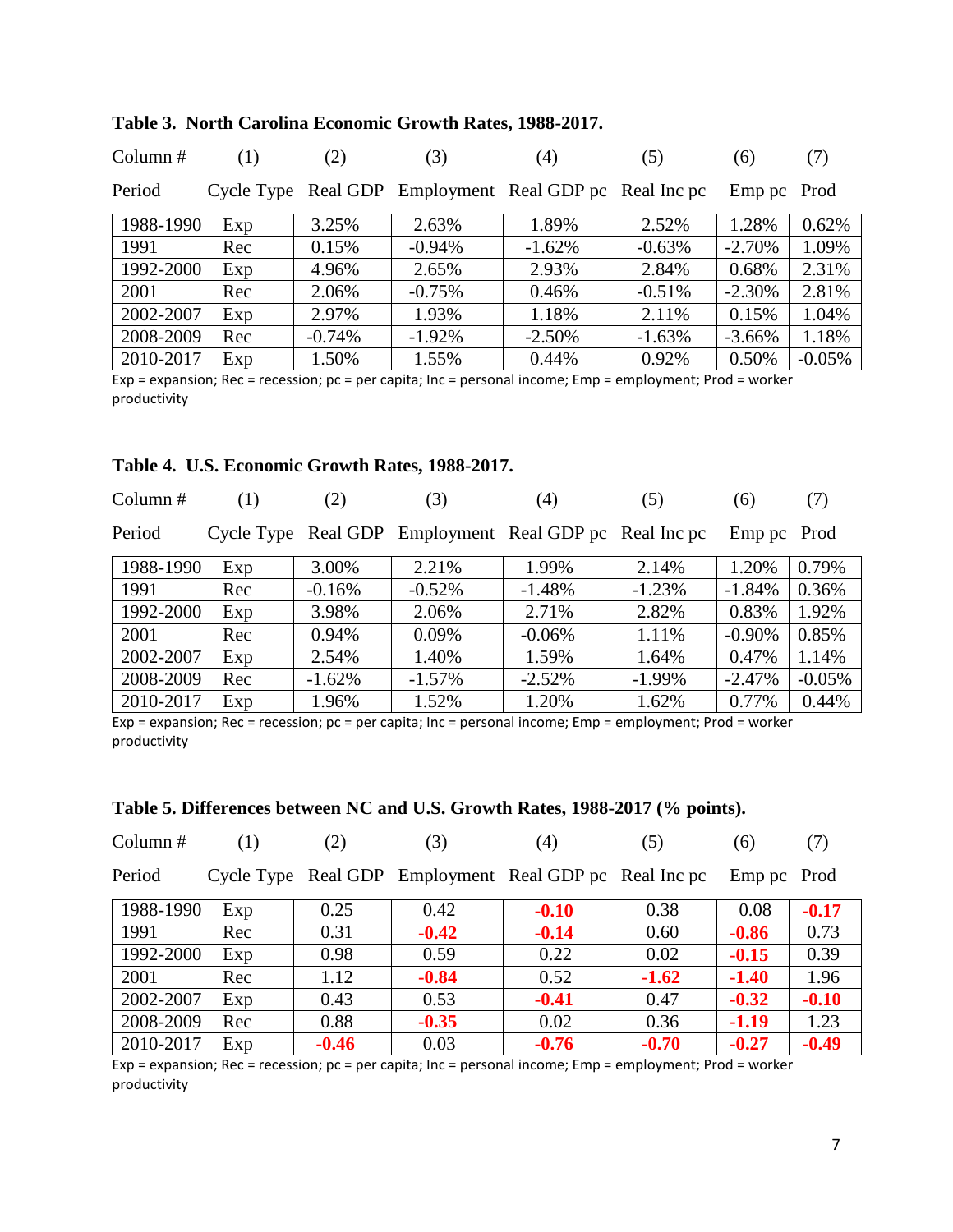The growth rates for North Carolina relative to the nation are not as good on a per capita basis (columns 4, 5, and 6 in Table 5). North Carolina underperformed the nation on real GDP per capita in four of the seven time periods, with the exceptions being the Great Recession (2008-2009) and the 1992-2000 expansion and corresponding 2001 recession. The comparisons are better for real personal income per capita, where North Carolina exceeded the nation in five of the seven time periods. But for employment growth per capita, North Carolina underperformed the nation in all seven time periods. For the final comparison (worker productivity, column 7), North Carolina did better than the nation in four of the seven periods.

North Carolina's performance on the alternative economic growth rates relative to the Southeastern states is shown in Table 8. Similar to the national comparison, North Carolina beats the Southeastern states on both real GDP and employment growth – besting the Southeast on real GDP in five of the seven time periods and also in five of the seven time periods for employment. For employment, both of the time periods for which North Carolina underperformed were recessionary periods (1991 and 2001), but the state's employment growth actually exceeded the Southeast employment growth during the Great Recession (2008-2009).

Like the nation, North Carolina did not do as well compared to the Southeast on the per capita measures. The state underperformed the Southeast on real GDP per capita in four of the seven time periods, came in under the Southeast on real personal income per capita in three of the seven time periods, and underperformed the Southeast on employment per capita in all seven time periods. But the state outperformed the Southeastern states on worker productivity in five of the seven time periods.

#### **Economic Growth Rate Trends during the Current Economic Expansion**

One conclusion is very evident by examining both Table 5 and Table 8 – among the seven time periods, North Carolina has performed the poorest during the current economic expansion (2010-2017). Compared to the nation (Table 5), North Carolina underperformed on five of the six economic growth measures. The record is the same compared to the Southeast – North Carolina underperformed on five of the six economic growth measures. Interestingly, in both cases the exception in which North Carolina outperformed the nation and the Southeast was the same – employment growth.

However, during the 2010-2017 period, the North Carolina General Assembly made major changes to the state's tax system. The corporate income tax rate was 6.9% in 2013. In 2014 it was lowered to 6%, in 2015 to 5%, in 2016 to 4%, and in 2017 to 3%. It remained at 3% in 2018, and the rate is scheduled to drop to 2.5% in 2019. These changes moved the state's corporate income tax rates from one of the highest in 2013 to one of the lowest by 2017.

There were similar changes made to the individual income tax rates. In 2013 there was a three-tiered progressive system of 6%, 7%, and 7.75%. These were lowered to a flat rate of 5.8% in 2014, to 5.75% in 2015 and 2016, 5.5% in 2017 and 2018, with another cut scheduled for 2019 to 5.25%.

During this period there were also increases in the standard deductions for individual income tax payees, as well as several additions to the base of the state sales tax.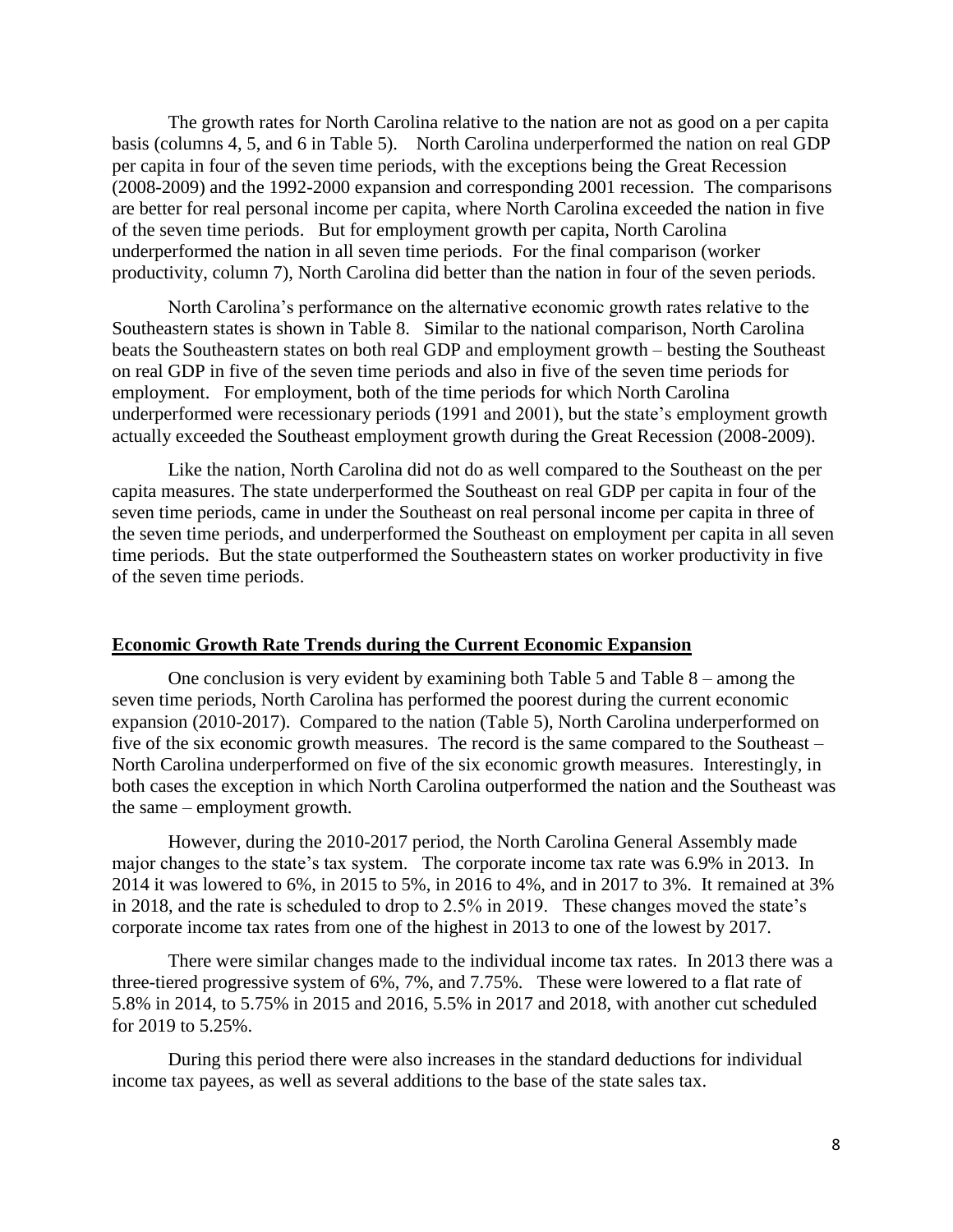| Column $#$ | (1) | (2)      | (3)      | (4)                                                    | (5)      | (6)         | (7)       |
|------------|-----|----------|----------|--------------------------------------------------------|----------|-------------|-----------|
| Period     |     |          |          | Cycle Type Real GDP Employment Real GDP pc Real Inc pc |          | Emp pc Prod |           |
| 1988-1990  | Exp | 3.25%    | 2.63%    | 1.89%                                                  | 2.52%    | 1.28%       | 0.62%     |
| 1991       | Rec | 0.15%    | $-0.94%$ | $-1.62%$                                               | $-0.63%$ | $-2.70%$    | 1.09%     |
| 1992-2000  | Exp | 4.96%    | 2.65%    | 2.93%                                                  | 2.84%    | 0.68%       | 2.31%     |
| 2001       | Rec | 2.06%    | $-0.75%$ | 0.46%                                                  | $-0.51%$ | $-2.30%$    | 2.81%     |
| 2002-2007  | Exp | 2.97%    | 1.93%    | 1.18%                                                  | 2.11%    | 0.15%       | 1.04%     |
| 2008-2009  | Rec | $-0.74%$ | $-1.92%$ | $-2.50%$                                               | $-1.63%$ | $-3.66%$    | 1.18%     |
| 2010-2017  | Exp | 1.50%    | 1.55%    | 0.44%                                                  | 0.92%    | 0.50%       | $-0.05\%$ |

### **Table 6. North Carolina Economic Growth Rates, 1988-2017.**

Exp = expansion; Rec = recession; pc = per capita; Inc = personal income; Emp = employment; Prod = worker productivity

### **Table 7. Southeast Economic Growth Rates, 1988-2017.**

| Column $#$ | (1) | (2)      | (3)      | (4)                                                    | (5)      | (6)         | (7)      |
|------------|-----|----------|----------|--------------------------------------------------------|----------|-------------|----------|
| Period     |     |          |          | Cycle Type Real GDP Employment Real GDP pc Real Inc pc |          | Emp pc Prod |          |
| 1988-1990  | Exp | 3.02%    | 2.55%    | 1.87%                                                  | 2.46%    | 1.82%       | 0.47%    |
| 1991       | Rec | 1.05%    | $-0.36%$ | $-0.59%$                                               | $-0.35%$ | $-1.98%$    | 1.41%    |
| 1992-2000  | Exp | 4.16%    | 2.52%    | 2.58%                                                  | 2.73%    | 0.96%       | 1.64%    |
| 2001       | Rec | 1.77%    | $-0.16%$ | 0.58%                                                  | 1.49%    | $-1.32%$    | 1.93%    |
| 2002-2007  | Exp | 2.72%    | 1.82%    | 1.37%                                                  | 1.90%    | 0.48%       | 0.90%    |
| 2008-2009  | Rec | $-2.09%$ | $-2.03%$ | $-3.16%$                                               | $-2.35%$ | $-3.10%$    | $-0.06%$ |
| 2010-2017  | Exp | 1.52%    | 1.53%    | 0.59%                                                  | 1.28%    | 0.61%       | $-0.01%$ |

Exp = expansion; Rec = recession; pc = per capita; Inc = personal income; Emp = employment; Prod = worker productivity

# **Table 8. Differences between NC and Southeast Growth Rates, 1988-2017 (% points).**

| Column#   | (1) | (2)     | (3)     | (4)                                                    | (5)     | (6)         | (7)     |
|-----------|-----|---------|---------|--------------------------------------------------------|---------|-------------|---------|
| Period    |     |         |         | Cycle Type Real GDP Employment Real GDP pc Real Inc pc |         | Emp pc Prod |         |
| 1988-1990 | Exp | 0.23    | 0.08    | 0.02                                                   | 0.06    | $-0.54$     | 0.15    |
| 1991      | Rec | $-0.90$ | $-0.58$ | $-1.03$                                                | $-0.28$ | $-0.72$     | $-0.32$ |
| 1992-2000 | Exp | 0.80    | 0.13    | 0.35                                                   | 0.11    | $-0.28$     | 0.67    |
| 2001      | Rec | 0.29    | $-0.59$ | $-0.12$                                                | $-2.00$ | $-0.98$     | 0.88    |
| 2002-2007 | Exp | 0.25    | 0.11    | $-0.19$                                                | 0.21    | $-0.33$     | 0.14    |
| 2008-2009 | Rec | 1.35    | 0.11    | 0.66                                                   | 0.72    | $-0.56$     | 1.24    |
| 2010-2017 | Exp | $-0.02$ | 0.02    | $-0.15$                                                | $-0.36$ | $-0.11$     | $-0.04$ |

Exp = expansion; Rec = recession; pc = per capita; Inc = personal income; Emp = employment; Prod = worker productivity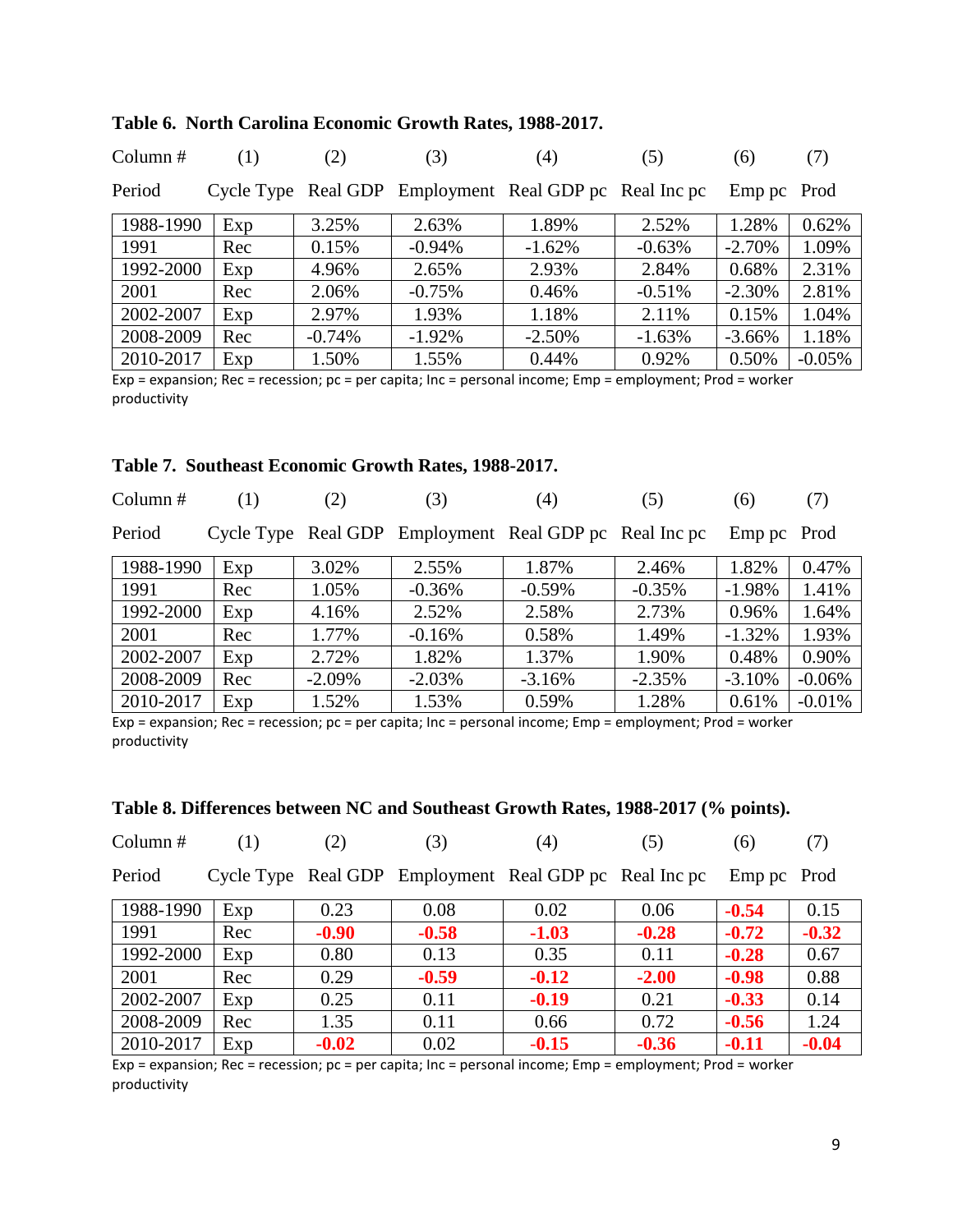| Table 9. Economic Growth Rates for North Carolina, the U.S., and the Southeast, 2010- |  |
|---------------------------------------------------------------------------------------|--|
| 2013 and 2014-2017.                                                                   |  |

|             | North Carolina |         |  | <b>United States</b> |         |  | Southeast |         |  |
|-------------|----------------|---------|--|----------------------|---------|--|-----------|---------|--|
|             | 2010-13        | 2014-17 |  | 2010-13              | 2014-17 |  | 2010-13   | 2014-17 |  |
| Real GDP    | 0.90%          | 2.10%   |  | 1.75%                | 2.17%   |  | 1.00%     | 2.03%   |  |
| Employment  | 1.02%          | 2.08%   |  | 1.16%                | 1.89%   |  | 1.05%     | 2.01%   |  |
| Real GDP pc | $-0.12%$       | 1.01%   |  | 0.98%                | 1.41%   |  | 0.12%     | 1.07%   |  |
| Real Inc pc | $-0.45%$       | 2.28%   |  | 1.26%                | 1.98%   |  | 0.50%     | 2.04%   |  |
| Emp pc      | $-0.02%$       | 1.02%   |  | 0.39%                | 1.14%   |  | 0.18%     | 1.05%   |  |
| Prod        | $-0.11%$       | 0.02%   |  | 0.60%                | 0.27%   |  | $-0.04%$  | 0.02%   |  |

| Table 10. Differences between NC and US Growth Rates and between NC and Southeast |  |
|-----------------------------------------------------------------------------------|--|
| Growth Rates, 2010-2013 and 2014-2017 (% points).                                 |  |

|             |         | North Carolina – U.S. | North Carolina - Southeast |         |
|-------------|---------|-----------------------|----------------------------|---------|
|             | 2010-13 | 2014-17               | 2010-13                    | 2014-17 |
| Real GDP    | $-0.85$ | $-0.07$               | $-0.10$                    | 0.07    |
| Employment  | $-0.14$ | 0.19                  | $-0.03$                    | 0.07    |
| Real GDP pc | $-1.10$ | $-0.40$               | $-0.24$                    | $-0.06$ |
| Real Inc pc | $-1.71$ | 0.30                  | $-0.95$                    | 0.24    |
| Emp pc      | $-0.41$ | $-0.12$               | $-0.20$                    | $-0.03$ |
| Prod        | $-0.71$ | $-0.25$               | $-0.07$                    | 0.00    |

Table 9 shows the results for the three regions' six economic growth measures by dividing the 2010-2017 period into two periods – 2010-2013 prior to the tax rate changes, and 2014-2017 after the tax rate changes. Table 10 gives the differences in the rates between North Carolina and the U.S. and between North Carolina and the Southeast. Again, positive differences are shown in black, and negative differences are shown in bold **red**.

Looking at Table 9, there is definite improvement in the growth rates for all regions from the 2010-2013 period to the 2014-2017 period. North Carolina's growth rates increased for all six measures between 2010-2013 and 2014-2017. Five of six growth rates improved for the nation, the exception being worker productivity. All six growth rates gained for the Southeastern states.

Since North Carolina, U.S, and Southeast growth rates generally improved from 2010- 2013 to 2014-2017, more telling is the comparisons in the differences between North Carolina and the U.S. growth rates and between North Carolina and Southeast growth rates for the two time periods. This is done in Table 10. Here the results are consistent: in every comparison of North Carolina growth rates to the growth rates of the U.S. and the Southeast, North Carolina's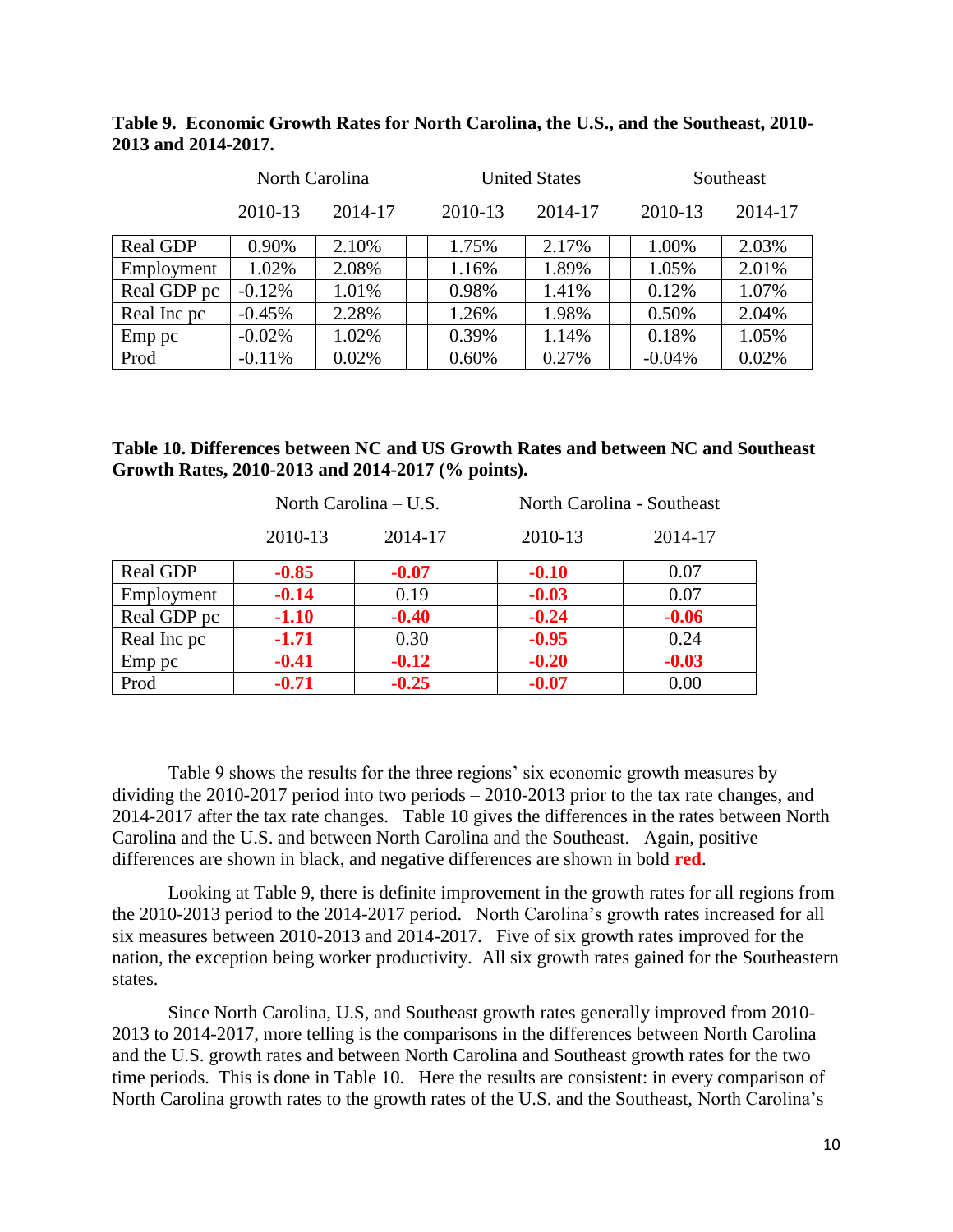growth rates improved relative to the growth rates of the other region. Either the difference between the North Carolina growth rate and the U.S. or Southeast growth rate changed from negative to positive, or the size of North Carolina's deficit improved (that is, became "less" negative).

Do these results prove the tax rate changes that began to take effect in North Carolina beginning in 2014 caused the state economy to expand faster? Such a question can rarely be answered definitely using economic analysis.<sup>5</sup> While there appears to be a correlation between reduced tax rates and economic growth in North Carolina in the 2010-2017 period, such a relationship does not prove causation.

#### **Investigation into North Carolina's Recent Performance on Worker Productivity**

A worrisome finding has been North Carolina's recent performance on worker productivity during the current economic recovery. Compared to both the nation and the Southeast, North Carolina has underperformed on worker productivity during 2010-2017. Separating the period into 2010-2013 and 2014-2017, the state still underperforms the nation during both time periods, although the gap improved during 2014-2017. Compared to the Southeast, North Carolina underperformed on worker productivity during 2010-2013 and had the same performance on worker productivity as the Southeast during 2014-2017.

There could be two factors behind these findings. Education and skill acquisition are key factors in developing more productive workers. It could be that North Carolina has fallen behind other states in education and skill training of its workforce. Or, North Carolina's economic growth during 2010-2017 could be more tied to economic sectors with lower worker productivity

Each of these factors were investigated. National Assessment of Educational Progress (NAEP) scores for 8<sup>th</sup> grade reading held steady for North Carolina between 2002 and 2017, the same pattern as for the nation. NAEP scores for  $8<sup>th</sup>$  grade math between 2000 and 2017 gained ten points in North Carolina and increased by six points in the nation, so North Carolina improved relative to the nation on this measure.

Looking at the percentage of the adult population (age 25 and over) with a bachelor's degree or higher finds North Carolina adding 5.3 percentage points (from 25.1% to 30.4%) between 2005 and 2016, while the nation gained 4.2 percentage points (from 27.1% to 31.3%).

Hence, for these education measures related to worker productivity, North Carolina has *not* fallen behind the nation in the last ten to fifteen years.

Figure 1 shows the differences in contributions to total employment growth between North Carolina and the nation for different economic sectors during the period 2010 to 2016.

 $\overline{\phantom{a}}$ 

<sup>&</sup>lt;sup>5</sup> For two examples of competing conclusions about the impact of tax rate reductions on a state's economic growth, see Xiaobing Shuai and Christine Chmura, "The Effect of State Corporate Income Tax Rate Cuts on Job Creation," *School of Professional and Continuing Studies Faculty Publications*, University of Richmond, July 2013; and Tom Rex, "Tax Reductions in Arizona: Effects on Economic Growth and Government Revenue," Office of the University Economist, W.P. Carey School of Business, Arizona State University, October 2016.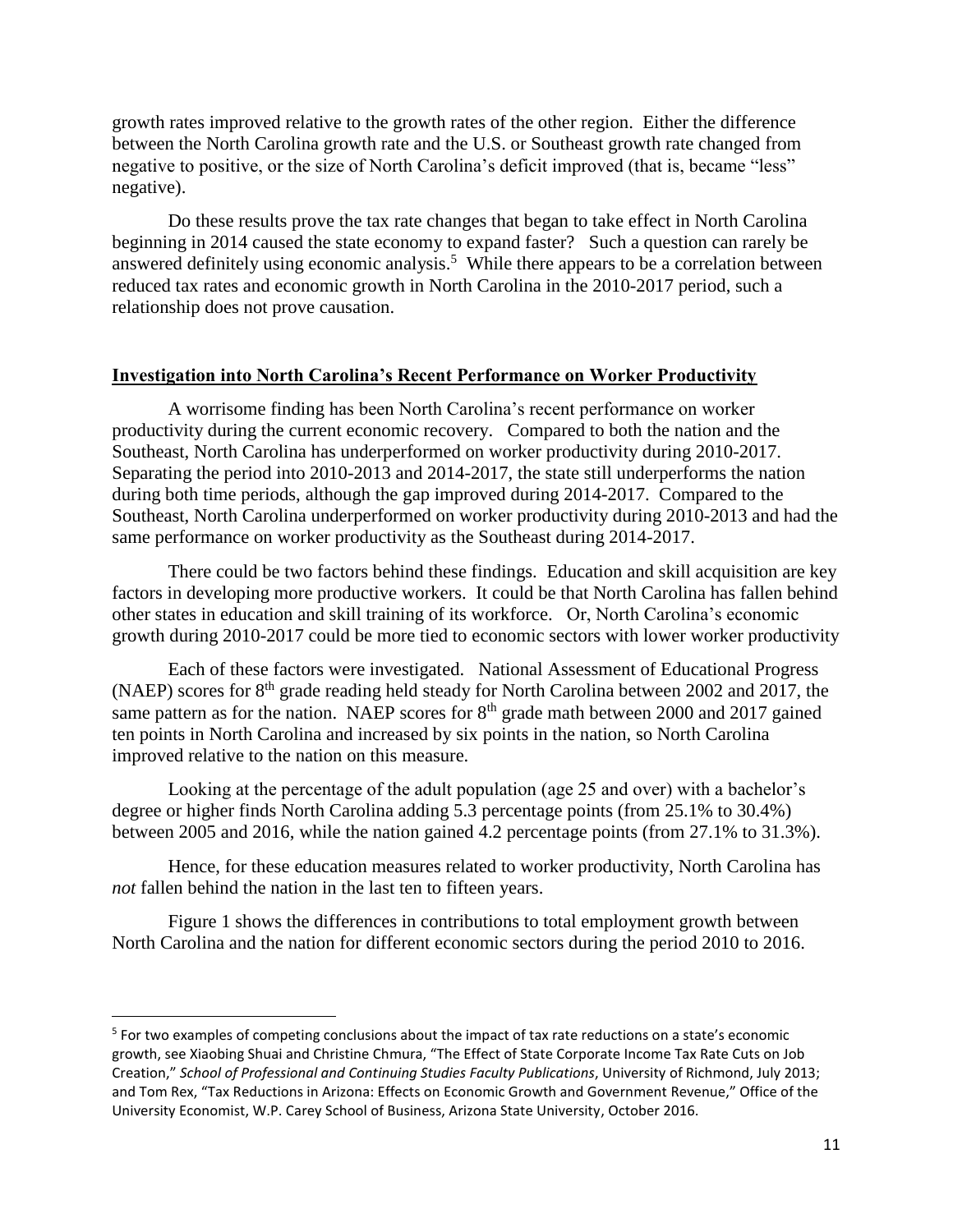**Figure 1. Differences in North Carolina and U.S. Employment Economic Sector Share of Total 2010-2016 Employment Growth, with Sectors Arrayed from Highest Productivity on Left to Lowest Productivity on Right (data are % point differences, North Carolina –U.S.)**



The economic sectors are organized by the size of their worker productivity, from the sector with the highest productivity sector on the left (utilities) to the sector with the lowest worker productivity on the right (hotels and food service). A positive value shows the North Carolina sector's relative contribution to total employment growth was greater than for the nation, and a negative value indicates the state's relative contribution was less than for the nation.

The figure shows that among the six sectors with the highest worker productivity (utilities, non-durable manufacturing, real estate, information, durable manufacturing, and management) North Carolina had smaller relative employment growth in three of the six sectors from 2010 to 2016. But among the six sectors with the lowest worker productivity (hotel/food service, other services, arts/entertainment, education services, clerical, and retail trade), North Carolina had larger relative employment growth in each of the six sectors from 200-2016.

These differences between the economic sectors where North Carolina has added employment and the nation has added employment during the current expansion are the most logical explanation for the state's relative decline in worker productivity. This may be related to the greater degree of "hollowing out" of the state's labor force, which has resulted in a larger